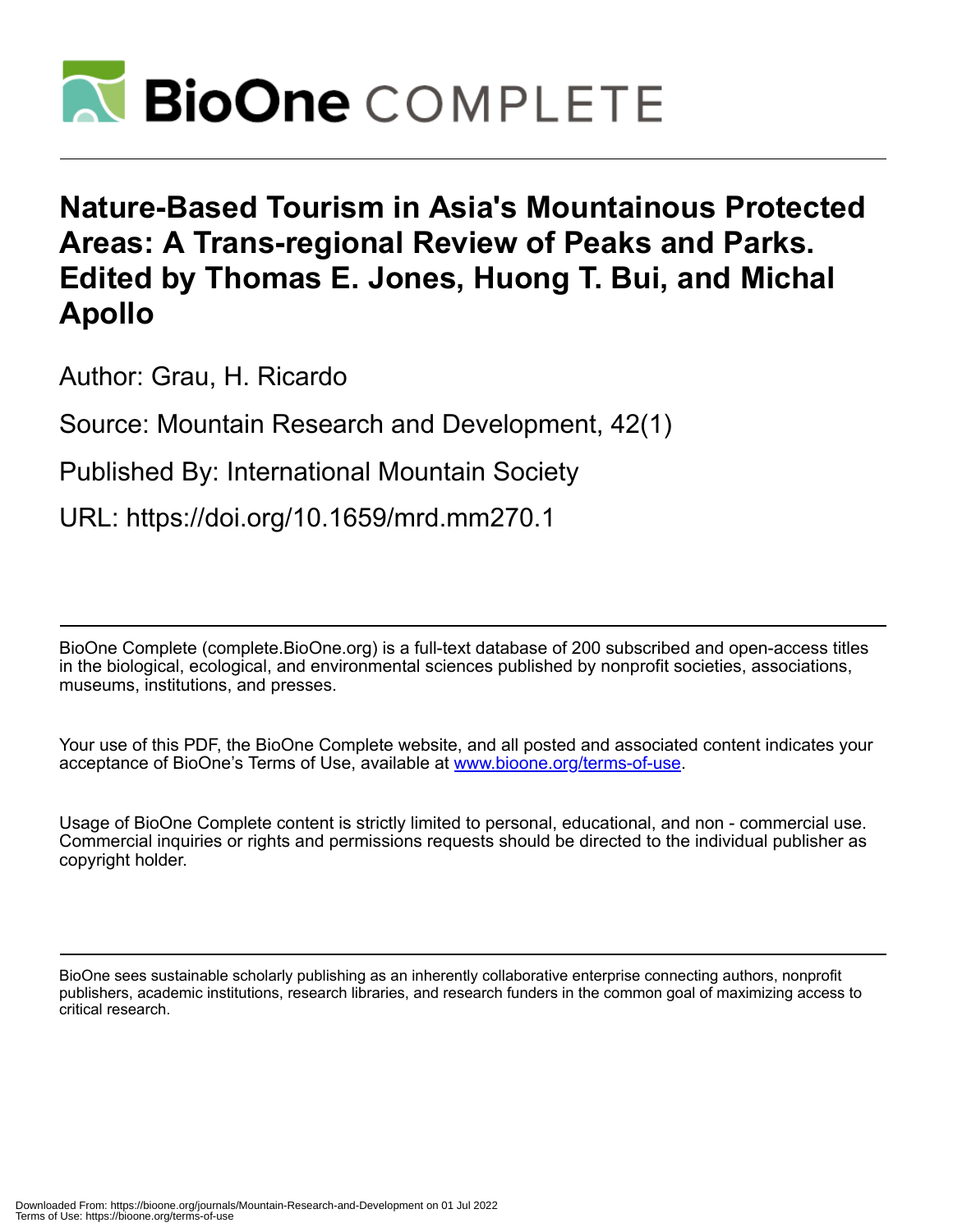An international, peer-reviewed open access journal published by the International Mountain Society (IMS) www.mrd-journal.org

Nature-Based Tourism in Asia's Mountainous Protected Areas: A Trans-regional Review of Peaks and Parks. Edited by Thomas E. Jones, Huong T. Bui, and Michal Apollo

Cham, Switzerland: Springer Nature,  $2021 + 316$  pp. Hardcover: US\$ 159.99, ISBN 978-3-030-76832-4. E-book: US\$ 119.00, ISBN 978-3-030-76833-1.

## H. Ricardo Grau

[chilograu@gmail.com](mailto:chilograu@gmail.com)

Instituto de Ecología Regional, CONICET-Universidad Nacional de Tucumán, CC 34, Código Postal 34-4107, Yerba Buena, Tucumán, Argentina

© 2021 Grau. This open access article is licensed under a Creative Commons Attribution 4.0 International License [\(http://creativecommons.](http://creativecommons.org/licenses/by/4.0/) [org/licenses/by/4.0/\)](http://creativecommons.org/licenses/by/4.0/). Please credit the authors and the full source.

Conservation of Asian mountain ecosystems is not new. Protected areas and restrictions for hunting and forest overexploitation were set in Sri Lanka in the 3rd century, in China and Japan in the 6th and 7th centuries, and in Mongolia in the 13th century. Pilgrimage has been a form of tourism for centuries, often targeted at mountains (holy peaks, hidden valleys, sacred groves). Since the end of World War II and more intensively since the 1990s, the globalizing influence of western culture and policies, together with the growing wealth, rapid urbanization, and shifting demography of the large share of world population concentrated in this area, resulted in an explosion of protected areas (14% of terrestrial Asia by 2014) and in massive nature-based tourism (NBT). Climate change and, more recently, the Covid-19 outbreak add complexity to the scenario. Historically, research on NBT has been limited mostly to western and English-speaking countries. Hence Asia, with its rapid and heterogeneous patterns of change, provides an excellent opportunity to expand the analysis to a more diverse world in the context of globalization.

The volume is organized in 5 sections. The first one defines the basic questions as well as key concepts referenced later (NBT, IUCN categories, Aichi targets). Country-based analyses (with 1 detailed protected area case study each) are organized into 3 geographically defined subsections: Northeast (China, Japan, Korea, Taiwan), Southeast (Indonesia, Timor Leste, the Philippines, Vietnam, Myanmar), and South (India, Nepal, Sri Lanka) Asia. A final fifth section summarizes the main findings and conclusions.

By excluding North Korea and Mongolia, the section on Northeast Asia represents the continent's most prosperous economies, where urban areas are expanding (as well as forests) and where NBT involves millions of visitors and billions of dollars. Japan, with its iconic Mount Fuji, was the earliest Asian country to establish a System of National Parks (1931), a model the Japanese ''exported'' early to Taiwan (1937). In both countries NBT has not grown during recent

years, a distinctive pattern compared to the rest of the continent. China is the paramount example of rapidly expanding NBT resulting from recent economic growth and a wealthy urban class demanding recreation, challenging outdoor activities, and nature-rich landscapes. The impressive figures of 1.6 billion annual visits, 500,000 employments, and 20 million indirect beneficiaries of NBT in the 3500 ''forest parks'' illustrate the scale of the process. China's influence reaches beyond its national borders: it is a major source of tourism in South Korea, and its ban on travel to Taiwan resulted in a major drop of tourism there. Visitor congestion is an emerging feature in the region, stimulating development of modern management tools—for example, lottery permit systems in Taiwan, temporally changing pricing based on carrying capacity in Huangshan, mainland China, and persuasive communication strategies to divert mass tourism to less crowded destinations in South Korea.

The 5 countries analyzed in Southeast Asia exemplify the rather typical situation of tropical developing countries in which conservation of megabiodiversity ecosystems conflicts with deforestation, logging, and poaching, which is largely attributed to a marginalized rural population that differs from tourists culturally and economically. Sri Lanka, included in the section on South Asia, also rather fits the pattern of Southeast Asia. Mountain tourism targets relatively low-elevation  $(< 3500$  masl) iconic volcanos or peaks with high accessibility (eg Bromo in Java, Ramelau in Timor, Apo in the Philippines, Natma Taung in Myanmar, Fansipan in Vietnam, and the Knuckles in Sri Lanka). NBT is orders of magnitude smaller than in Northeast Asia and in many cases limited or jeopardized by sociopolitical unrest. But it is growing, along with emerging economic opportunities and conflicts with traditional land uses and cultures. Comparatively weak government institutions try to mediate these conflicts, but limited human, financial, and administrative resources remain a major problem.

The Himalayas (here represented by Nepal and India) present a particular type of NBT involving hundreds of thousands of mostly foreign hikers and climbers of the highest peaks (14 of 8000 m or higher). Sagarmatha National Park (Mt Everest) has more than 50,000 annual visitors on the Nepalese side alone. In addition (somewhat surprisingly for an outside reader like this reviewer), more than 50 million mostly domestic pilgrims visit the region's mountains, representing more than 80% of its mountain tourism. While tourism is a major economic factor, most of the rural population still makes a living with traditional agriculture and livestock. The tourism boom includes some success stories of participatory conservation (eg the Annapurna conservation area in Nepal) as well as conflicts resulting from growing resentment between local and national beneficiaries of tourism revenues (in the Kangchenjunga area in Sikkim), overcrowding leading to temporal closure of some areas (Hemis National Park in Kashmir), permanent closure due to incompatibility between mountaineering and religious principles (Mt Ganghkar

Mountain Research and Development Vol 42 No 1 Feb 2022: M3–M4 M3 https://doi.org/10.1659/mrd.mm270.1

Downloaded From: https://bioone.org/journals/Mountain-Research-and-Development on 01 Jul 2022 Terms of Use: https://bioone.org/terms-of-use